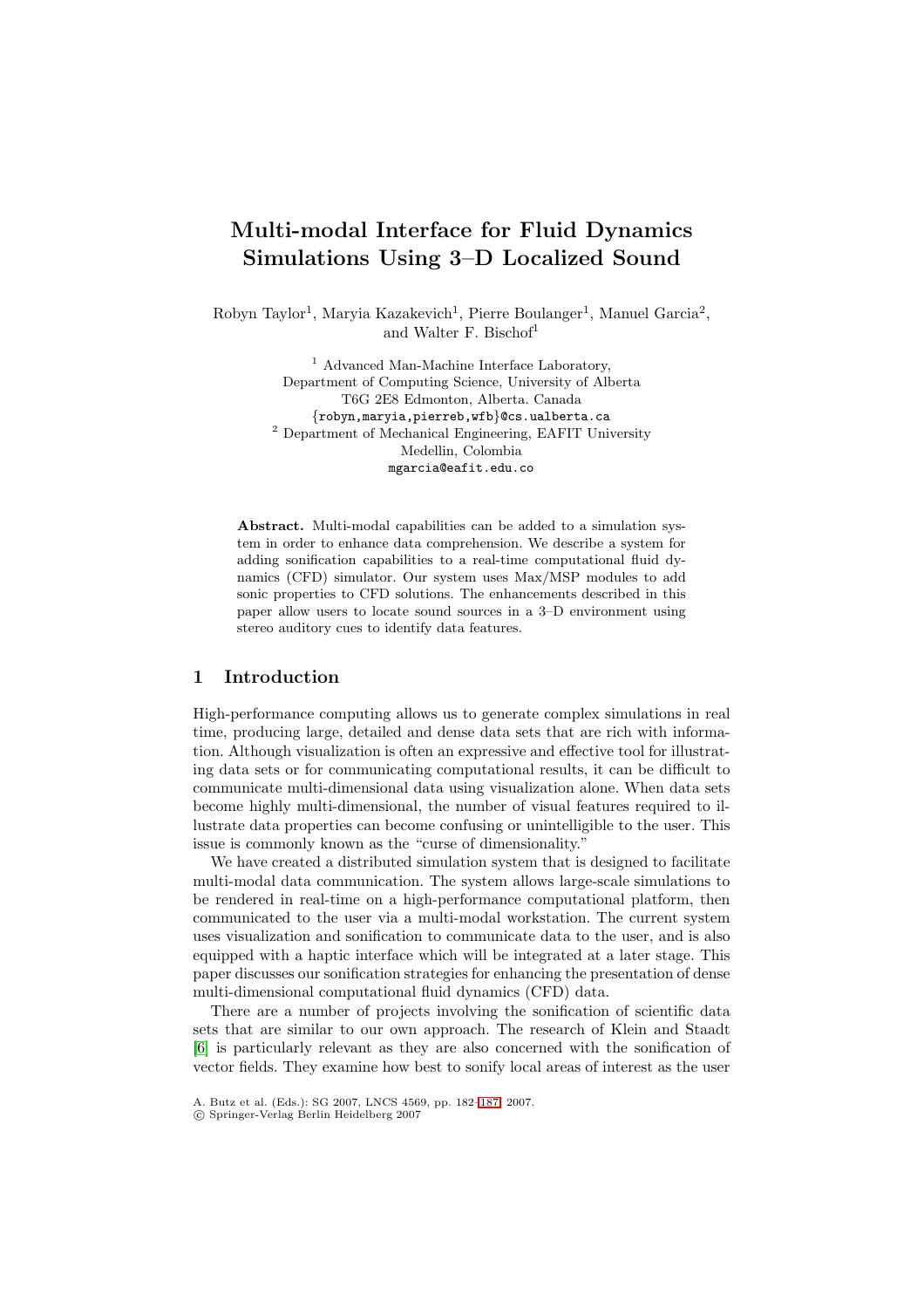navigates through large data sets, using parameters of frequency and amplitude to manipulate generated white noise.

Obrenovic et al. [7] address sound spatialization in their research, undertaking a user study in order to assess whether sonified data (spatialized sound and amplitude modified by position) helps users to locate a specific target in a data set. Their findings indicate that the use of spatialized and positional sound sources help users find tar[get](#page-5-1)s more quickly and accurately.

Hunt et al. [3] [4] offer an alternative method for data sonification. They introduce the concept of a Model-based Sonification system, whereby the sonification properties are generated directly from the acoustical properties of the simulation. We theorize that an acoustically based approach could produce interesting sonification m[ap](#page-5-2)[pin](#page-5-3)gs in a CFD scenario and plan to investigate this strategy at a later date.

As described by Kazakevich et al. [5], we have previously experimented with sonification in our CFD system, providing users with auditory feedback when searching for the center of a vortex in a visualized CFD dataset. Our strategies are currently being evaluated in a formal user study to determine their effectiveness. The results indicate that there is [an](#page-5-4) increase in the efficiency of locating the center of a vortex using sound and visualization. Visualization allows users to rapidly locate the rough vortex location, while sonification helps the users refine their identification of the vortex center. This paper presents our continuation of this previous work, introducing new sonifications to the simulation.

## **2 Structure of the Simulation System**

The sonification interface developed for this project serves as a front-end to a large-scale, collaborative computational steering system [1]. This system allows users to access supercomputer systems in order to perform complex CFD simulations in real-time and then using a specialized solution server, transmit the results of their computations to remote users via a high-bandwidth connection. The application we are developing is a simulated "Virt[ual](#page-5-5) Wind Tunnel" that allows users to visualize the behaviour of a fluid (air, water, etc.) and to observe how it interacts with virtual objects or terrains.

**Visualization and Interactivity.** The visualization component of our multimodal interface is a simple 3D rendering created using OpenGL Performer. Wind velocity and direction are represented by mapping the velocity vectors to arrow glyphs which are colored according to each vector's magnitude.

The user can interact with the visualization using two input devices. A mouse is used for navigation, and a haptic tracker is used to interact with the sonification mechanism. The tracker controls the on-screen pointer that represents the user's virtual position in the simulation. The sonification system considers the user's virtual position when computing the auditory feedback that is provided in order to illustrate properties in the dataset. Currently no haptic force-feedback is provided (this functionality will be implemented at a later date.)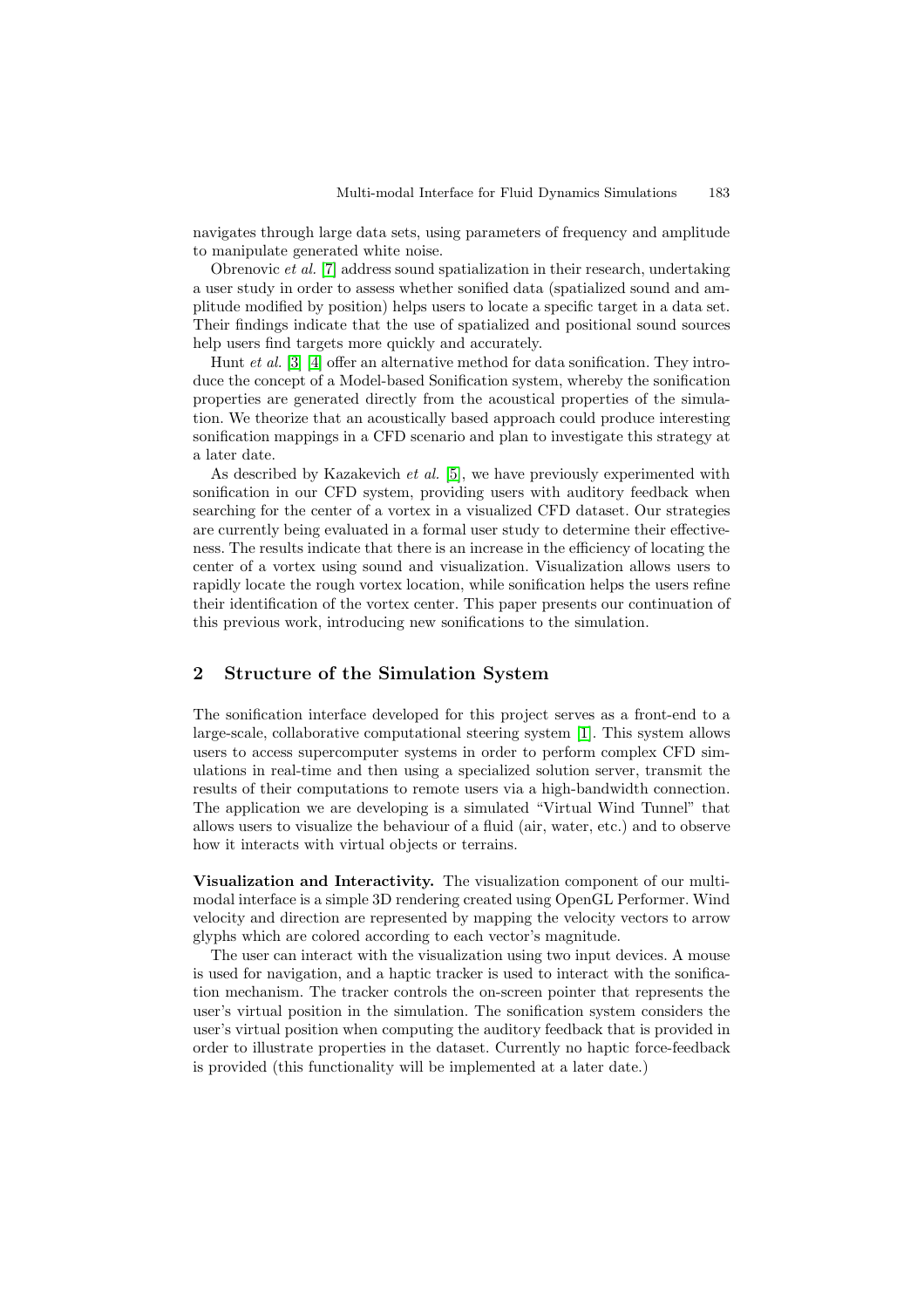184 R. Taylor et al.

Sonification Interface. The sonification component of the system was developed using Max/MSP [2]. Max/MSP is a music and sound analysis and generation development environment with a visually programmed interface that makes it suitable for rapid prototyping and evaluation. Max/MSP applications are developed by drawing lines to connect modules (known as 'objects') to describe the way audio data flows b[etw](#page-5-6)een object components. Max/MSP contains a number of sound synthesis objects which one can use inside a sonification system. The sonified data is transmitted to the user via a stereo headset, allowing sound to be spatialized in two dimensions.

# **3 Sonification Strategies**

The client module that is used to communicate data from the solution server and the position of the haptic device to the sonification module contains the following outputs:

- 1. Up to 20 data points can be simultaneously sonified. For each point, several pieces of information are available for sonic rendering:
	- **–** the magnitude of the velocity vector;
	- **–** the horizontal distance between the data point and the user's pointer in screen space;
	- **–** the distance (in XYZ coordinate space) between the data point and the user's pointer.
- 2. The dot product produced by determining the difference between the velocity vector representing the user's pointer's movement in space and the velocity vector closest to the pointer

Using these parameters, we have defined several strategies to associate data exploration with auditory feedback.

## **3.1 Spatialized Rendering of Sound Sources**

We used sound spatialization in the auditory interface in order to provide users wearing stereo headphones with additional cues regarding data location. The Max/MSP toolkit provides capabilities for panning amongst multiple speakers, so we were able to easily integrate stereo sound into the rendering environment.

**Targeting Regions of Interest.** We devised a sonification strategy to allow users to target the spatial location of regions of interest in a simulation. For the purposes of investigation, we determined regions of interest to be regions of high vorticity. We chose to sonify the 20 points of highest vorticity in a simulation and created a sonification scheme that allowed the user to 'hear' the data points from any position inside the simulation. Distance to/from the regions of interest is communicated to the user in several ways: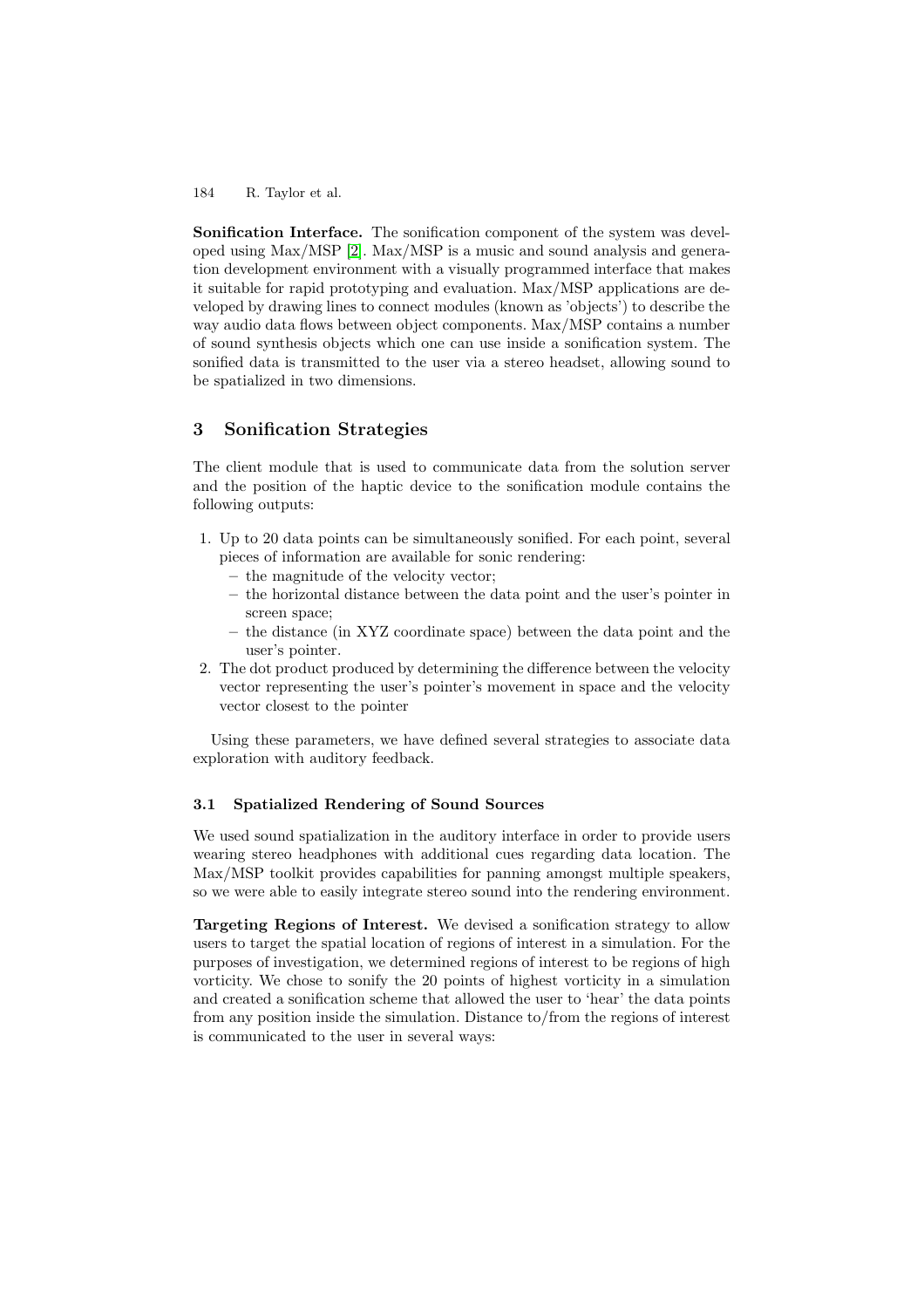- **–** The closer to a point the user's pointer is, the louder that point sounds
- **–** The user's pointer position relative to the each sonified point determines how the sound is balanced between the stereo headphones
- **–** The intensity of the sonified point is relayed to the user via frequency modulation of the sound

Each sonified point is associated with a "pink noise" sound, generated using the MSP pink<sup> $\sim$ </sup> object [2].

**Distance Sonified Through Amplitude.** The amplitude of the signal associated with each point is manipulated based on its distance from the user's pointer. To do this, the [so](#page-5-6)nification module is supplied with an input which describes the distance between the user's pointer and the point being sonified. The cube root of this distance is determined, so that amplitude increases non-linearly as the user approaches the data point. This increases the user's ability to perceive the increase in amplitude and is based on psycho-physical considerations, as is discussed by Kazakevich et al [5].

**Velocity Sonified Through Frequency.** To manipulate the frequency component of the sounds associated with each data point, we adjust a lowres<sup>\*</sup> low-pass filter which affects the pre[sen](#page-5-4)ce of high frequency components on the audio stream and manipulates the perceived "pitch" of the sound. In this way, one can map point velocity to the maximum frequency found in the auditory output stream, causing the points with the highest velocities to be sonified by the highest pitched pink noise stream.

**Stereo Sonification.** The sonification module is given a parameter reflecting the left-right position of the data point relative to the user's pointer in screenspace. This parameter is then mapped to the input of the Max/MSP pan<sup> $\sim$ </sup> object, so that Max/MSP outputs the sound through the stereo headphones proportionally to the distance the data point appears to the left or right of the user's pointer. Data points that are far to the left are sonified primarily through the leftmost headphone speaker, but as the user changes position, the left-right balance becomes more equal, or shifts to the rightmost speaker if the user's pointer crosses to the opposite side of the data point.

Stereo sonification gives the user an additional cue as to whether or not he or she is moving closer or farther to the sound source, and in which direction he or she should move the pointer in order to reduce the distance to the region of interest.

The spatialization provided interesting auditory feedback regarding the position of the data points in space, despite the fact that it was rudimentary (a surround-sound 3-dimensional system would be more effective.) The drawback to this sonification scheme is that the global maximum is not clearly evident, since the sonified data points are all associated with similar sounds, making it difficult to distinguish fine features in the data. For this reason, we experimented with an alternative sound generation strategy in the next sonification.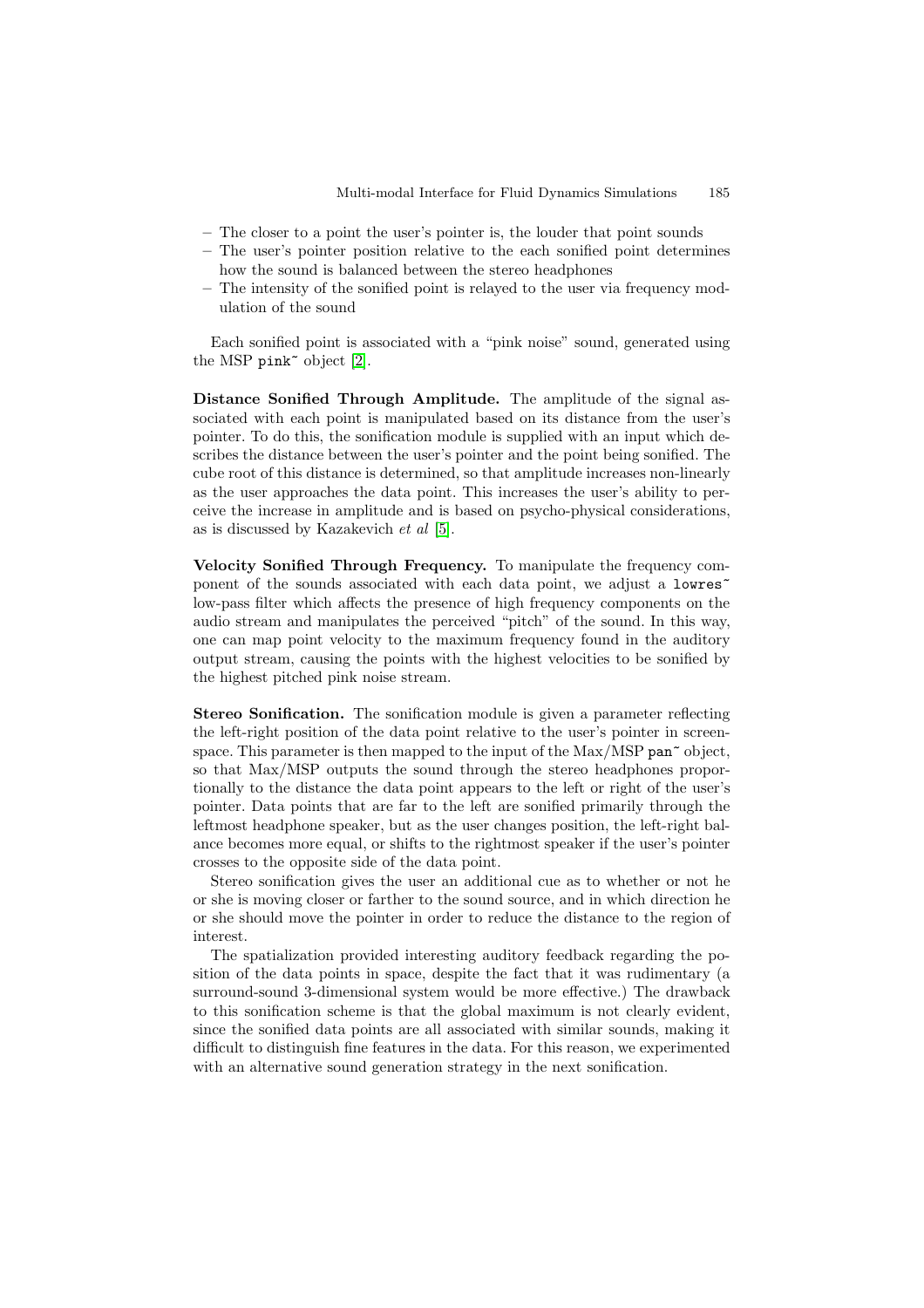186 R. Taylor et al.

#### **3.2 Frequency Targeting for Sound Sources**

This scheme was proposed as a way to rapidly identify the global maximum in a data set by using frequency modulation and stereo spatialization to guide the user towards the data element with the highest velocity value.

To create this sonification, only one data point (the maximum) was sonified, and the user's distance to the target point affected the frequency output by Max/MSP. Stereo sound was also used to guide the user in the direction of the target point.

In order to generate the sound mapping between distance and frequency, sine waves were generated using the Max/MSP cycle<sup> $\sim$ </sup> object. The sine waves were generated at several frequencies to provide the user with a complex tone rather than a single pure sine wave. As the user's pointer approached the target data element, the frequency of the sine waves increased causing the user to perceive an increase in pitch. Conversely, if the user moved the pointer further away from the target, the pitch of the sound decreased.

This sonification scheme appeared to assist a user in locating the target point in the data set. The stereo spatialization helped identify the point's location at large distances, and changes in the sonified frequency helped the user to fine-tune their search.

#### **3.3 Consonance and Dissonance When Traversing Flow**

This sonification scheme was devised as a way to indicate to the user whether he or she was moving with or against the airflow in the simulation as described by the direction of the velocity vectors in the fluid field.

To determine this, the user's movement vector was determined by monitoring the distance between his or her current position and his or her position in the previous timestep. This movement vector could then be compared to the nearest velocity vector in the simulation. The dot product between the two vectors indicates the difference between them, and it can be used to determine whether the user is moving with or against the velocity vectors in the simulation. When the dot product between the two vectors is negative, the user is moving against the airflow; when it is positive, he or she is moving with the airflow.

To sonify this information, a series of sine tones were created. The tones were separated by a consonant interval when the dot product is positive and the user is moving with the airflow, and a dissonant interval when the dot product is negative and the user is moving against the airflow.

This is done by layering several sine waves created using the Max/MSP cycle<sup> $\sim$ </sup> object. The sine waves corresponding to the consonant and dissonant components of the sonification are triggered on and off based on the value of the dot product, causing the user to perceive a consonant sound when travelling with the direction of flow, and a dissonant sound when travelling against the direction of flow.

After some exploration of this sonification strategy, our team theorized that the use of consonance and dissonance in relation to flow direction could aid in the comprehension of a simulation which used streamlines to describe continuous airflow. We plan to explore this use of sonification in future project development.